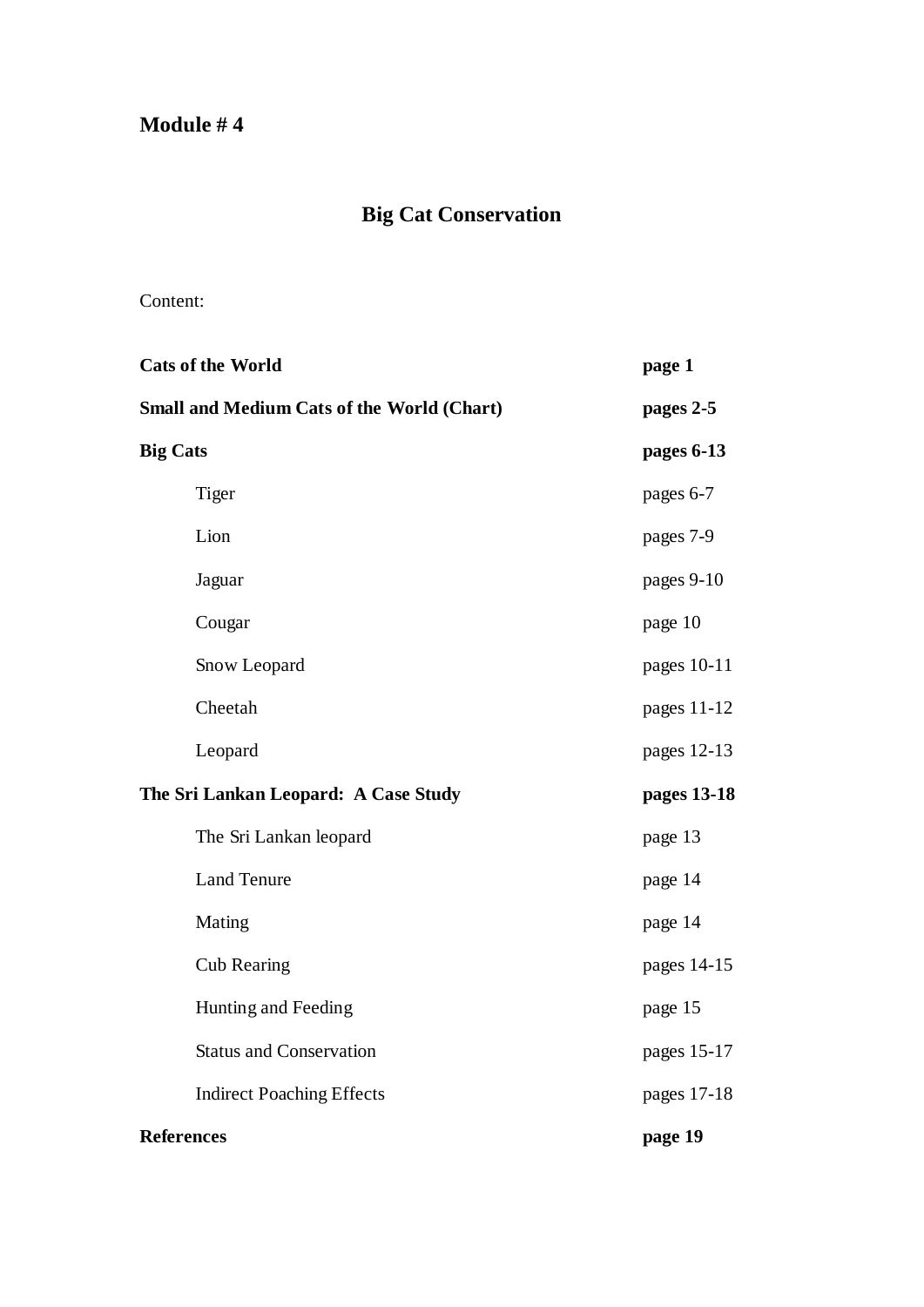#### **Cats of the World**

There are 38 species of cat (Family: *Felidae*) known to be extant in the world, inhabiting every continent save Antarctica and Australia and ranging from Tierra del Fuego at the Southern tip of South America to the northern latitudes of Alaska, Canada, Scandinavia and Siberia. The world's cats are generally grouped according to size (primarily their weight) with over 50% (20 species) falling into the "small cat" category, 30% (11 species) considered "medium" and the remaining 7 species known as the "Big Cats" (see Table #1).

Not surprisingly the size of the cat tends to be proportional to the depth of knowledge about its life history and habits with many of the smaller species virtually unknown. In illustration not only has the Bornean Bay Cat (*Catopuma badia*) never been studied, a living example has never actually been seen by biologists! Everything that is known about this most mysterious species has been gleaned from five skins and two skulls lying nestled away in a European Natural History Museum (ISEC, 2002). That additional species await "discovery" is therefore a good bet. This is especially possible in some of the more remote pockets of the globe such as regions of Amazonia where the past decade has seen at least three new species of primate "discovered" by science.

The smallest of the small cats are the south African Black-footed Cat (*Felis nigripes*), the Rusty Spotted Cat (*Prionailurus rubiginosus*) of southern India and Sri Lanka and the Kodkod (*Oncifelis guigna*), a rare inhabitant of southwestern South America. These species have in common a relatively limited distribution to go along with their meager sizes. On the other end of the distribution spectrum is the Domestic Cat (*Felis catus*). Inhabiting all corners of the peopled planet they can be further divided into a vast number of sub-species. It is believed that this species arose from the domestication in Egypt of the Wild Cat (*Felis silvestris*) between 4,000 and 8,000 years ago (ISEC, 2002). These two species together with the jungle cat (*Felis chaus*) have been excavated, mummified from ancient Egyptian tomb structures giving an indication of the degree of reverence in which they have been historically held. The small cats generally subsist on a mixed diet of creatures ranging from birds to lizards, small rodents to large insects. Medium sized cats on the other hand fill a slightly different niche which means expanding their diets to include such prey as rabbits and hares, larger ground birds, young antelope or cattle, monkeys and even some poisonous snakes. The Fishing Cat (*Prionailurus viverrinus*), as its name implies, relies mainly on aquatic creatures such as fish, frogs, snails and crustaceans. The Caracal (*Caracal caracal*) is such an expert at catching birds mid-flight that it was once trained for such a purpose in India and thus gave rise to the saying "to set a cat among the pigeons" (ISEC, 2002). The largest and arguably most beautiful of the medium size cats is the rare and ghostly Clouded leopard (*Neofelis nebulosa*). Extremely elusive, this partially arboreal cat has suffered greatly for the striking markings that adorn its coat, making it one of the most intensely hunted of the cats.

INSERT CHART –Table 1.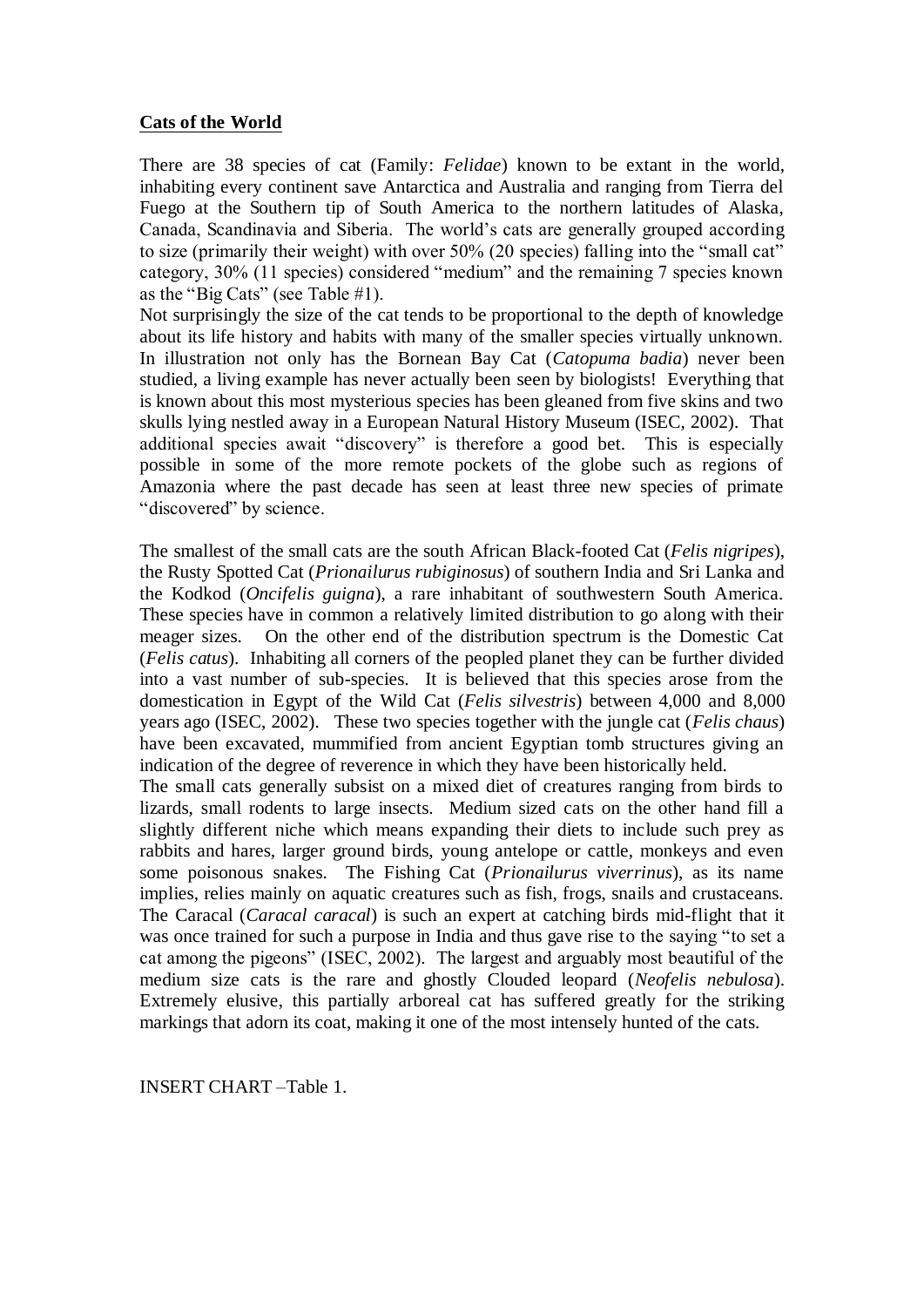#### **The Big Cats**

The seven species of Big Cats are some of the best-known and beloved members of the Animal Kingdom. Their physical capabilities together with striking markings and the human predilection for top carnivores has made them popular conservation and advertising pin-ups. Their biological requirements include relatively large habitat areas in which to hunt, socialize and rear young as well as a prey base sizeable enough to sustain them. This makes the Big Cats an ideal focus for species based conservation initiatives which are most successful when the protection of the subject species concurrently works to protect a host of other species the length and breadth of the food chain. The Big Seven themselves run the gamut from the mostly solitary leopard (*Panthera pardus*) to the communal living lion (*Panthera leo*); the swift and lean cheetah (*Acinonyx jubatus*) to the long and heavyset tiger (*Panthera tigris*); the jungle dwelling jaguar (*Panthera onca*) of the hot and humid New World tropics to the snow leopard (*Uncia uncia*) of the high mountains of Asia; and the durable *Puma concolor*, a cat so elusive yet mythical in status that it is varyingly known as the puma, cougar, catamount, panther and mountain lion depending on its local incarnation.

They are mostly nocturnal or crepuscular beings, hunting, socializing, feeding and patrolling territories in the nighttime hours. All possess keen senses of hearing and sharp eyes but tend to have much less acute olfactory senses.

The beauty and majesty of these felids has also contributed to their present precarious position with they're often spectacular skins long prized by hunters and collectors alike. The powerful teeth and sharp claws are also sought after and used as everything from charms to jewelry. The loss of habitat due to human encroachment has drastically reduced the worldwide extent of these species and their subsequent refusal to differentiate between wild prey and domestic livestock have increasingly put them at odds with ranchers and farmers throughout their range.

## **Tiger (***Panthera tigris***) (CITES Appendix I)**

The largest and perhaps most instantly recognizable of the Big Cats, the tiger is one of the world's most critically endangered species. Already at least three sub-species – the Bali, Caspian and Javan – have been rendered extinct, while the numbers of three other sub-species – the South China, Siberian and Sumatran – are scant, with estimated populations of 20-30, 300-400 and 400-500 respectively. While evidence is sparse concerning the Indo-Chinese sub-species, population estimates range from 1,200 to 1,800. It is only the Bengal tiger of Central and Southern India that appears temporarily secure in the wild with an estimated minimum of 3000 animals (ISEC, 2002).

Tigers are generally solitary animals with the most frequent social groupings being a mother and her cubs or a mating pair. They are nocturnal for the most part but may be active during the day as well, particularly in the colder, northern extents of their range. They require a steady supply of large prey and do not seem to be able to subsist on small prey for any extended period of time. Partially eaten carcasses are often covered over with leaves or other vegetation when the tiger is not eating, a precaution to ensure that scavengers do not easily locate them. Most tigers prefer to stay in the vicinity of their kill, even when they are not eating and frequently alternate between feeding and drinking at a nearby water source. Tigers are comfortable in water and can be found lounging in shaded pools in the heat of the day.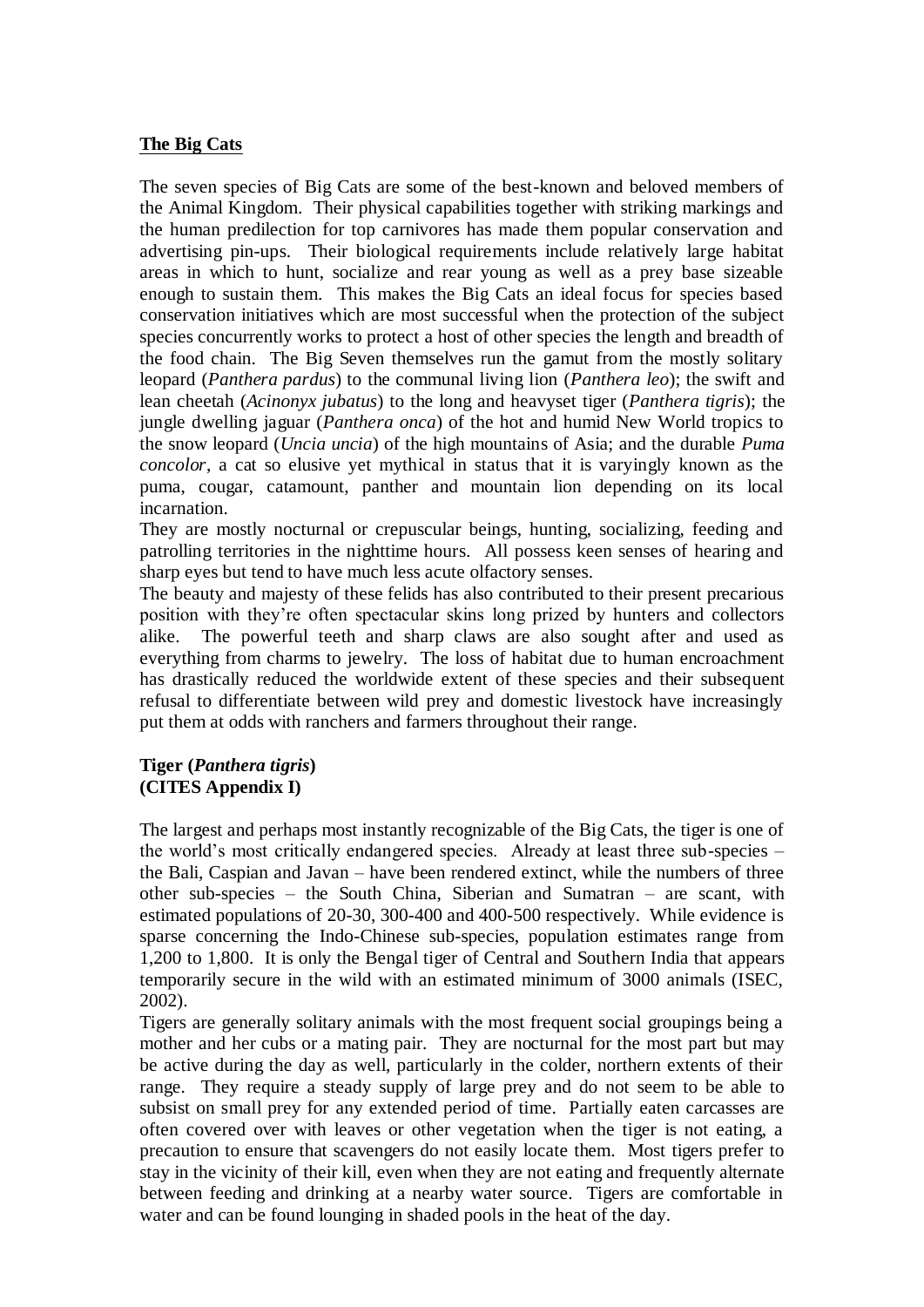Threats & Conservation:

Initially it was the avid desire of hunters to acquire trophies in the form of skins from these distinctive animals that led to a sharp decline in the population. This was further fuelled by the animal's size and fierce reputation, which seemed to add a certain sense of inflated machismo to the hunt. As times and attitudes gradually changed, so did the origin of threats to the species. Human encroachment into tiger habitat, particularly in densely populated countries like India has eclipsed trophy hunting as the main cause of population decline. That some tigers, almost always individuals too old or injured to successfully hunt its natural prey, have become "maneaters" has caused further detriment to its public image. Taken in context and considering the very close, forced association between man and tigers in certain parts of the latter's range, direct attacks on humans are infrequent indeed. More common however is the human-tiger conflict over domestic animals. With cattle, goats and sheep replacing natural prey species like deer, wild boar and wild goats, tigers have come to rely more and more upon these domestic breeds for their survival, thus triggering an intense rivalry with ranchers and farmers.

Unfortunately the hunting of tigers has never stopped, merely changing focus from trophies for the wall to a cornucopia of parts as ingredients for traditional East Asian medicines. The near mythological status of the tiger has meant that everything from its flesh to its bone, its hair to its penis has become imbued with perceived medicinal potency. From Siberia to Malaysia this grand felid is persecuted for the trade, which is perhaps the biggest threat to its continued survival.

A final, not insignificant cause of population decline is the exotic pet trade. Uninformed or simply careless individuals consider ownership of a big cat as a status symbol regardless of its predicament in the wild. Recent estimates in Italy suggest that at least 3000 tigers, lions and leopards are kept as personal pets (ISEC, 2002).

In response to the declining wild populations the American Association of Zoological Parks and Aquariums selected the Siberian tiger as their first target species for a Species Survival Plan (SSP). This ex-situ conservation method involves meticulous record-keeping in order to maintain bloodlines and genetic diversity as well as intense research into captive breeding. However these plans tend to overlook the concurrent preservation of natural habitat and the fear remains that even successful SSPs will not have a dramatic effect on wild populations. Most zoos are actually doing a disservice to the Big Cats (and other endangered species) by giving the false impression that they are plentiful and failing to educate visitors about their precarious situation. A case in point is the Siberian tiger, with a global captive population larger than that in the wild.

The relative success of the Bengal sub-species is due entirely to the dedicated conservation efforts of the Indian Wildlife Department initiated by the World Wildlife Fund and World Conservation Union's "Project Tiger". Instituted in 1971 with essential and unwavering support from then President Indira Gandhi this project brought the plight of the tiger into the international arena and raised funds for an ambitious conservation strategy. With numerous issues still plaguing the Southern Indian tiger population, their future is far from rosy, however with the will of the government firmly behind the project there is reason for hope.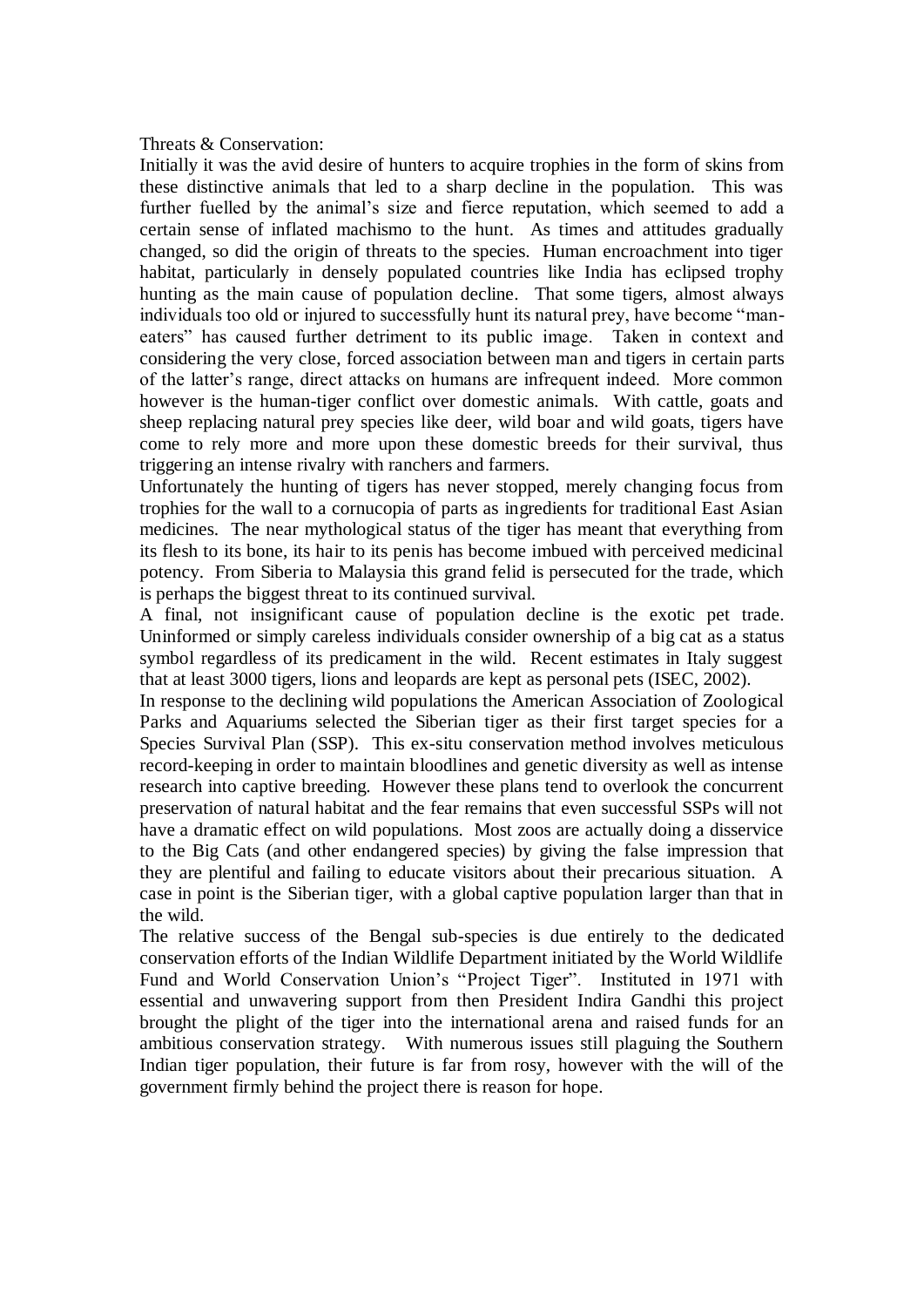## **Lion (***Panthera leo***) (CITES Appendix I – Indian population)**

No other Big Cat and possibly no other animal can compare to the lion in terms of its central role in folklore and myth around the world. Having once inhabited a massive range from southeastern Europe, throughout Africa and across the Middle East to northern India, they are now restricted to Sub-Saharan Africa with a 350 strong relic population in the Gir Forest in India's Gujarat Province. The largest and most stable population can be found in the vast East African savannah. Lions are generally associated with low, open or scrubby areas but an isolated population has lived in Kenya's Ngorongoro Crater at almost 5000m asl.

Unique among cats, lion's live in groups called prides, usually comprised of between 4 –12 related females, their collective offspring and 1-6 males. Some of the males may be related also. The size of the pride usually depends on the habitat quality in which it exists with larger prides occurring in the prey-rich Plains of Eastern Africa. In peripheral or low-quality habitats it is not unusual for lions to remain largely solitary. There are several benefits theorized favouring the choice of group living. These include an increased ability to maintain and protect territory, especially in open areas, increased hunting success due to co-operative stalking practices, the ability to tackle large prey such as adult buffalo which would be impossible for a single animal and a better chance of successfully raising young. Like elephant and many primate societies, a central aspect of pride living is the association of "aunts" that aid in the rearing of cubs. Most cubs in a pride are born during the same season, making the atmosphere of the pride akin to that of a nursery school. One of the greatest threats to cub survival is the takeover of the group by a new male or collection of males. Upon taking over a new group it has been observed that male lions often kill all of the existing young in the pride. It is believed that this is done in an attempt to eradicate all trace of the previous leader as well as to bring the lionesses into estrous more quickly so that the new male(s) can begin to have its own young and increase its fitness.

Male lions are easily distinguishable from females as a result of the long mane of thick, coarse hair that rings the neck, framing the massive head. It is possible that the mane is used as a display to signify health and vitality as well as to indicate the sex and age of the bearer. It is also useful for protecting the neck during encounters with other males. The size and thickness of the mane differs geographically with lions at the southern and northern extent of the range possessing larger manes than those midrange. Asiatic lions (*Panthera leo persica*) have smaller and darker manes than their African cousins.

#### Threats & Conservation:

Over-hunting for sport has had a dramatic effect on lion populations both in Africa and Asia. Due to their conspicuous nature – as evidenced by its ear-splitting roar and swaggering walk - and quickly garnered (if inaccurate) reputation as the "King of the Jungle", lions became a favourite target for the armies of big game hunters that plagued the African savannah during colonial times. While very few lions have taken to hunting humans, one famous incident occurred in the Tsavo region of Kenya during the construction of a railway line during the heyday of British colonial expansion. A mysterious male lion began preying upon the railway workers, going so far as to drag the odd individual from his tent in the night. Not surprisingly this caused tremendous panic and further vilified the lion as an obstacle to progress in the region. It was later determined that it was not one lion, but a pair of old brothers that were responsible for the attacks. They are now forever immortalized in the Hollywood movie "The Ghost and the Darkness", the title of which purportedly came from the monikers given to the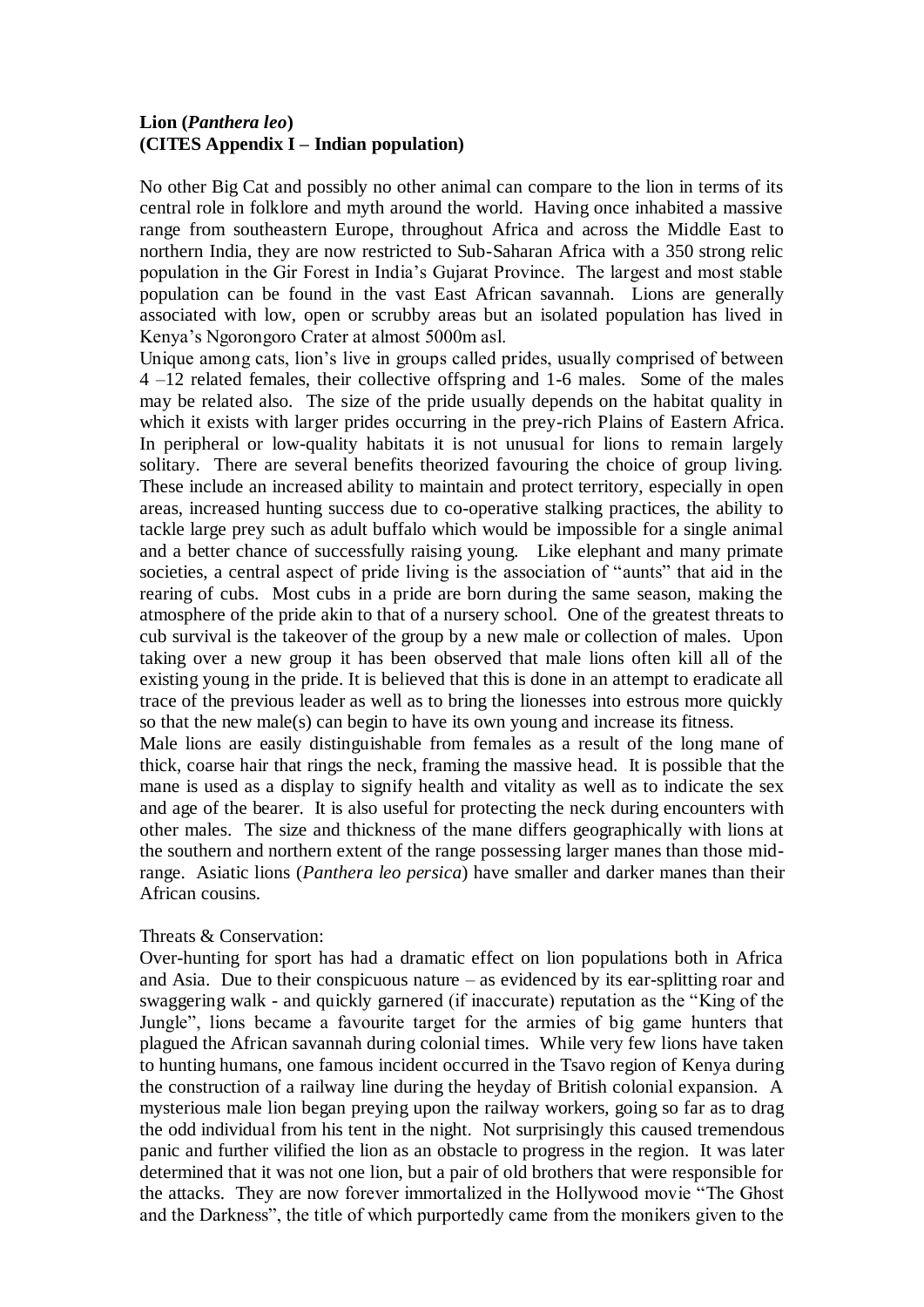lions during the time. Again this isolated tale betrays the generally peaceful attitude of lions toward man that has been far more characteristic of their relationship.

The prominent role that lions play in the political and religious spheres of human society further exemplifies the degree to which they have captured the imagination. From emblematic symbols of the Indian kings to the inspiration for ambitious constructions from the Sphinx of ancient Egypt to the famous Lion Gate of the Greek Mycenae period and the Lion paws of the  $5<sup>th</sup>$  century Sigiriya rock fortress. On a more personal (and practical) level the Masai of Eastern Africa historically required their young warriors to kill a lion before they were considered men. This tradition no doubt stems from the fact that the Masai are pastoralists and as such consider the lion as a prime threat to the safety of their cattle.

Today, habitat depletion and increased cattle grazing are the prime threats being faced by lions across their range. Particularly fragile is the Gir Forest Sanctuary, the lone remaining enclave of the Asiatic lion. It is 1412 sq. km in size, however the section of the Sanctuary that is National Park and therefore more thoroughly protected, is a mere 258 sq. kms (ISEC, 2002). The intense population pressure on the parks boundaries must be carefully monitored for the future security of the lion population to be ensured.

## **Jaguar (***Panthera onca***) (CITES Appendix I)**

The jaguar (*Panthera onca*) is depicted as the New World version of the leopard, as it exhibits very similar physical markings with black spots and blotches on a yellowish background. In actual fact the spots are rosettes, which, in contrast to the leopard, completely enclose one or more dots in a field darker than the regular background colour. The jaguar is also heavier set than the leopard with a broader head and muzzle and thicker, shorter legs. Despite these differences it is believed that the two species evolved from a common ancestor in Eurasia with the present-day jaguar crossing into North America on the Bering land bridge. No longer extant in the northern part of its old range, the jaguar can be found from northern Mexico all the way south to northern Argentina at altitudes up to 3,500m (ISEC, 2002). Extremely rare sightings in the very southern United States are believed to be roaming migrants from the Mexican population.

Like the tiger (Panthera tigris) in Asia, the jaguar does not abide by the popular theory that cats dislike water. In fact jaguars are strongly associated with water, often thriving in riparian lowlands like the Amazon basin or in seasonally flooded grassland habitats like the Brazilian Pantanal or Venezuelan Llanos. They are considered to be excellent swimmers and strong climbers however most of their hunting is done on the ground. Catholic in taste, eighty-five (85) different species have been recorded in their diet (ISEC, 2002).

As the largest cat in the western hemisphere and strikingly patterned as well, it is not surprising that the jaguar is a dominant feature in numerous indigenous cultures throughout Central and South America. The Olmecs of Central Mexico revered these cats; building monuments in their honour while for the Mayans the jaguar symbolized the night sun of the underworld and therefore was the personification of fear, night terror and death. In stark contrast to this view is that of the Tucano Indians of Amazonia who consider the jaguar as the earthly incarnation of the sun, one of the most powerful symbols in their worldview.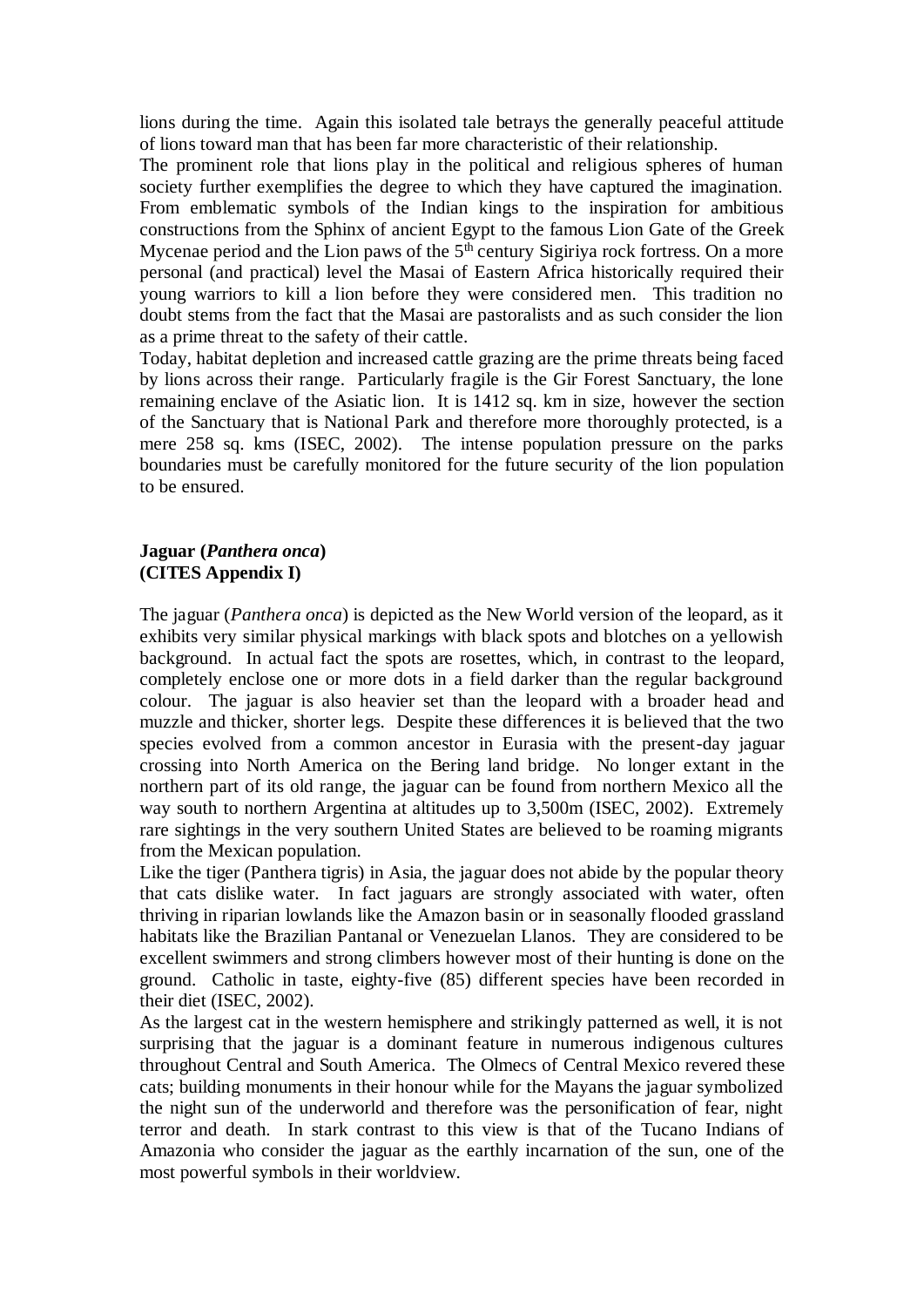#### Threats & Conservation:

Originally the threats to this large felid came from commercial exploitation for their skins, however now they are threatened more by the persistent twin ravages of habitat destruction and human encroachment. As jaguars live in typically dense forest, they're prey tend to be smaller and less concentrated requiring larger land areas per animal. This means that habitat fragmentation, an event occurring at alarming rates in Central America, can have dire consequences for this species.

## **Cougar (***Puma concolor***) (CITES Appendix I – Florida, Eastern and Costa Rican, Appendix II – others)**

The cougar (*Puma concolor*) is the big cat with the largest latitudinal range, extending from the northern reaches of British Columbia to the very southern tip of South America. This perhaps explains the diversity of names that are regionally used to describe this relatively plain-featured felid. From the widespread standards such as puma, mountain lion and panther to the more colourful and regionally restricted mountain devil, painter, red tiger, catamount and mountain screamer. There are six sub-species across this range, varying in coat colour from sandy brown to a deep, reddish tinge, all one coloured and exhibiting no other markings. The larger specimens are found in North America. Cougars inhabit a wide variety of habitat types ranging from swamps to deserts, moist deciduous forests to cold, dry coniferous forests and at altitudes up to 4,500m (ISEC, 2002). Like the other cats, the cougar has attained mythological significance throughout its range. This is perhaps best exemplified in the ancient Incan capital of Cuzco in Peru the design of which was inspired by the physical shape of the cougar.

They are hardy, adaptable cats that can survive by changing their prey base as circumstances dictate and are able to live in very close proximity to human settlement, often unbeknownst to the inhabitants.

#### Threats & Conservation:

This tight spatial relationship with people has led to much conflict between the species with cougars increasingly including domestic livestock in their diets as encroachment intensifies. A typical response to this kind of livestock predation has been for ranchers to put out poisoned carcasses for the raiding carnivore. However as cougars often refuse to eat anything not killed by them, this method has proven inefficient, often unintentionally penalizing other scavengers that do show up for the feast. Unfortunately ranchers, led by US government agencies have simply changed tactics and gone after cougars with guns, snares, traps and hunting dogs in an effort to safeguard their herds. This has fragmented cougar populations. A case in point is the Florida panther, sub-species of the cougar; it has been decimated by persistent persecution and the sharp reduction of its habitat to the point that only about 50 individuals exist in the wild. For a large carnivore this number is tragically small and not viable.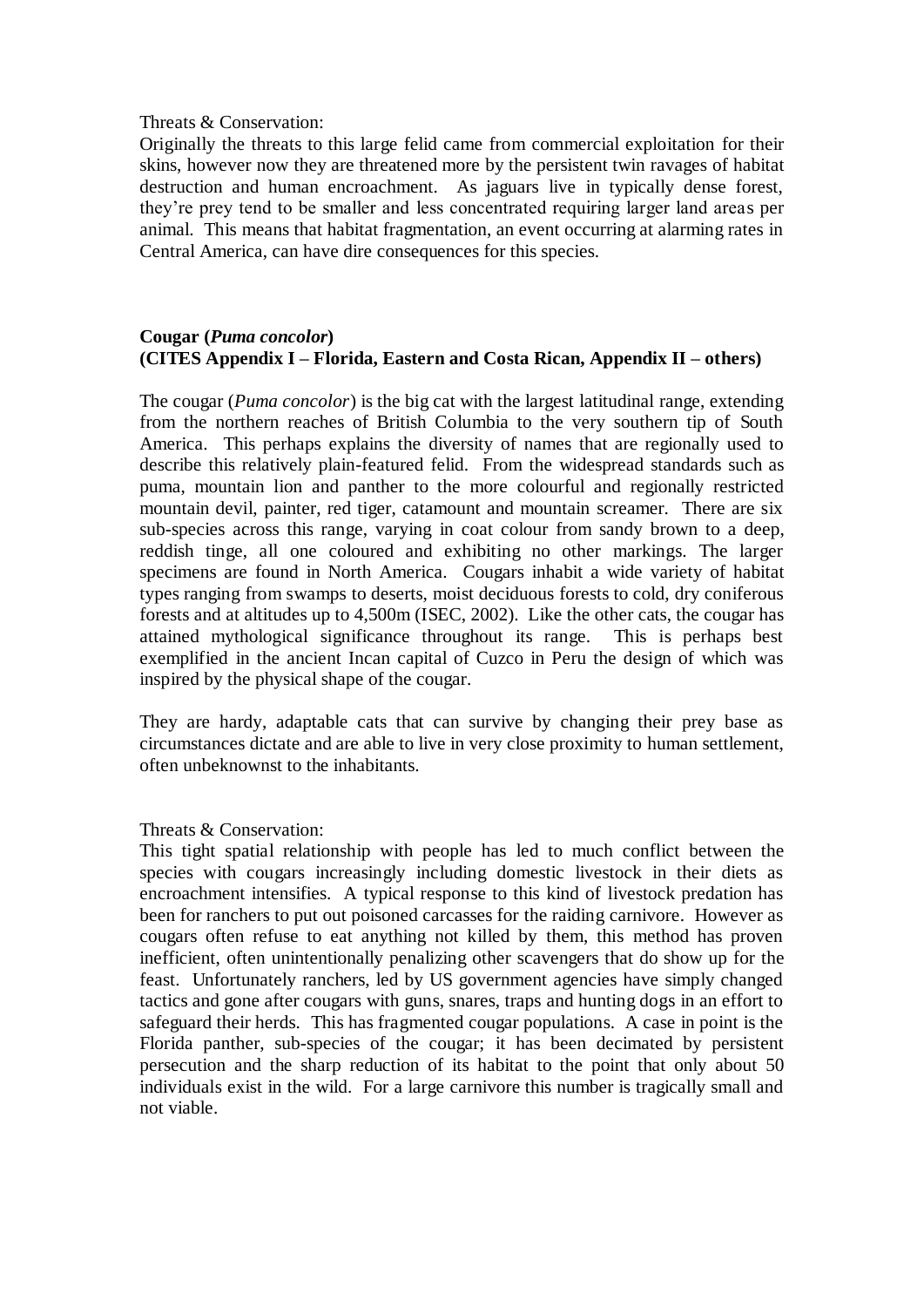## **Snow Leopard (***Unica uncia***) (CITES Appendix I)**

Snow leopards (*Unica unica*) are the most mysterious of the Big Cats. With their ghostly grey coats and treacherous, inhospitable habitat they are relatively unstudied in the wild. Inhabiting vast, snow-swept territories they make themselves conspicuous only in a secondary manner by leaving scrapes, scent marks and fecal deposits at particular locations for others of their kind to interpret (Jackson & Ahlborn, 1988).

Unusual for the Big Cats, in the winter months snow leopards often supplement their carnivorous diet with plant matter, especially willow bark. Further separating them from other Big Cats (except the similarly restricted cheetah) is their inability to roar and their trait of eating while in a crouch position, both characteristics usually associated with the smaller cats. Their fur is exceedingly long – up to six cm's on the chest – as it is an essential for such harsh conditions. Other adaptations for the cold include a long, rounded tail of long hairs used to wrap around the body when sleeping for extra insulation and broad footpads covered with a cushion of hair. This hair increases the surface area of the feet and helps to distribute weight evenly over the snow. They also protect the pads from extreme cold. Snow leopards are extremely agile felids with the ability to leap as many as 15 m in a single bound, their long tails acting as an effective counterbalance. A favourite daytime hangout is apparently atop a huge nest – accessed by a straight vertical leap -built by a black vulture.

Threats & Conservation:

With prey few and far between in most parts of their Central Asian range, snow leopards have probably never been particularly common, however it is their very beauty that has been their biggest curse. The rapacious fur industry, charmed by the thick, plush fur wreaked havoc with snow leopard populations and it is estimated that only 4,000-7,000 remain in the wild (ISEC, 2002). The demand for snow leopard products for medicinal usage is also rampant. Compounding the decimation due to poaching, much of the snow leopard's traditional prey has been eradicated. This includes large ungulates hunted to extinction or replaced by domestic stock and pika and marmots poisoned in they're thousands by ranchers who see them as detrimental to their livelihood.

The International Snow Leopard Trust was founded in 1981 to deal with some of these issues, however in the remote regions where snow leopards are mostly found attempts at conservation are slow moving and difficult.

## **Cheetah (***Acinonyx jubatus***) (CITES Appendix I)**

Cheetahs (*Acinonyx jubatus*) are widely acclaimed as the fastest runners in the Animal Kingdom, able to attain speeds of over 90km/hr for short bursts! This incredible fleetness can only be utilized as a practical measure in open country, thus the very attribute allowing the cheetah to successfully hunt also works to restrict its potential range.

The cheetah shows many adaptations for fast running. Long legs and a flexible spine allow an extended stride length for speed, exposed claws grip the ground for traction and large nostrils permit increased efficiency when breathing during and after a spurt of activity. The heart and lungs of a cheetah are large relative to their size, as are their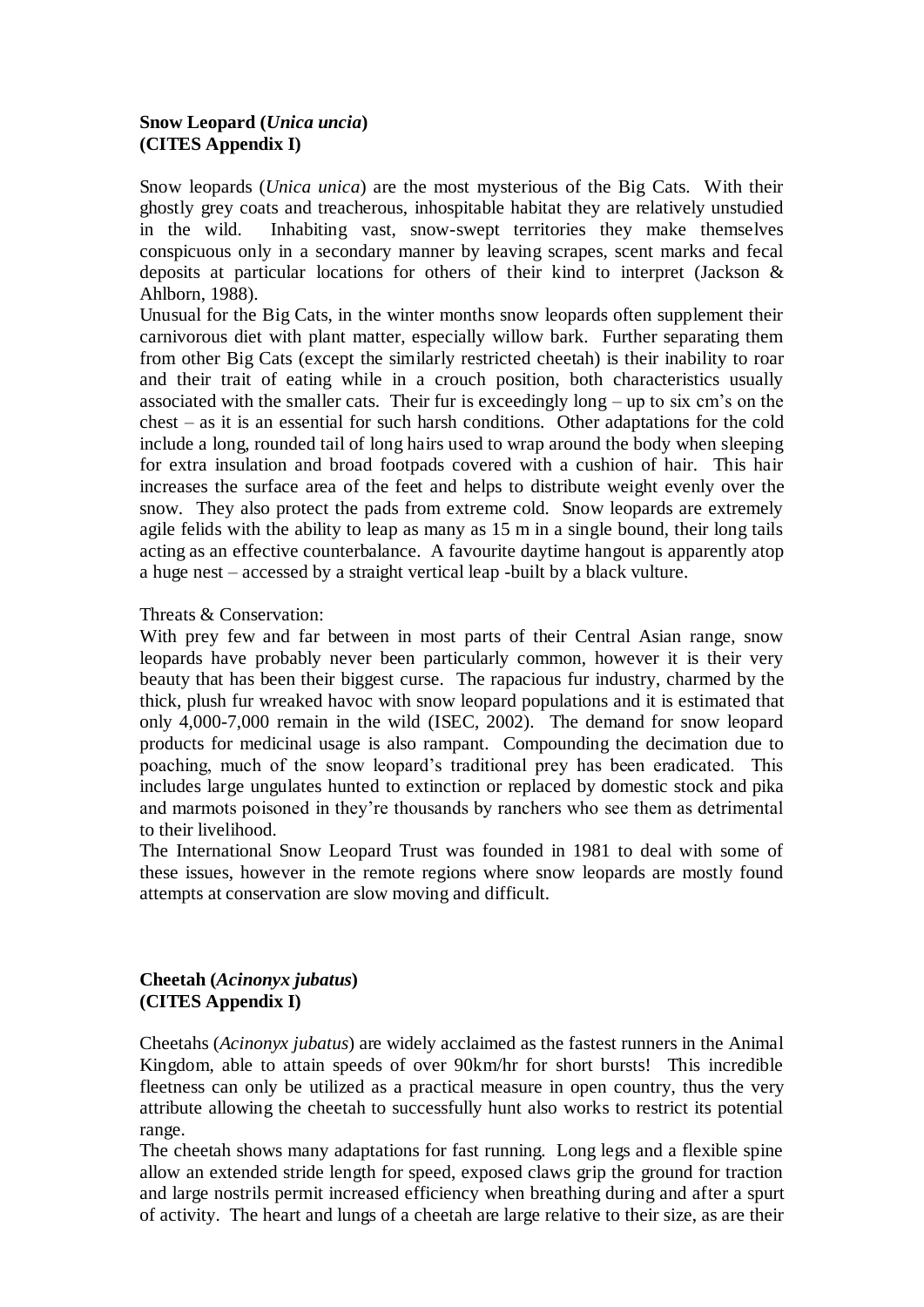air passageways and adrenal glands. Their feet, meanwhile are outfitted with hard, ridged pads which theory suggests are useful as anti-skid treads. The long tail acts as a counterbalance when changing direction swiftly during pursuit (ISEC, 2002).

The actual hunt involves sneaking through the long grasses of the plains to within 30 or so meters of the potential target followed by a short but intense sprint. It is the aim of the cheetah to swipe out with a forepaw and knock the fleeing antelope or young wildebeest off balance, hooking it with a specially enlarged front dew claw situated halfway between pad and elbow joint.

Unlike most cats, cheetahs apparently show no requirement for water and can attain sufficient moisture from the blood of their kills. They are mostly solitary animals but young, related males often stay together for years, hunting in tandem and maintaining territories amid the solitary males and females with cubs. Lions are a constant menace for the cheetah; frequently hunting out the latter's dens and consuming the cubs. With small canines, an inability to roar and a distinctly non-threatening physical presence the cheetah is easily scared away from its kill by everything from lions to hyenas to vultures. Once flushed from the kill it will not return even after the usurper has moved away.

Cheetahs have long had an association with humans. They were used as hunting companions throughout North Africa and the Middle East and due to the fact that they are relatively easily domesticated have been substituted for dogs in many instances.

Threats & Conservation:

Where once they inhabited open lands throughout Africa, the Middle East and into India and Russia, hunting, habitat destruction and the loss of prey species have seen them restricted to east and southern Africa with small, relic populations in Egypt and Iran.

This precarious situation does not appear to be a new phenomenon for the cheetah as genetic evidence suggests that a massive die-off has occurred at least once already, approximately  $10,000 - 12,000$  years ago. As a result the species are genetically identical exhibiting only 2% genetic variation where other cats have 10% or more (ISEC, 2002). This makes the cheetah unusually prone to devastation by disease.

Captive breeding of cheetahs are ongoing, with ideas of increasing the gene pool for release into the wild. However such measures are not as successful as conservation of the existing wild populations and their remaining habitats, allowing hopefully for natural regeneration of the species.

## **Leopard (***Panthera pardus***) (CITES Appendix I – Asian subspecies', Appendix II – African subspecies')**

With the ability to thrive not just in forests like the tiger or open savannah like the lion, the leopard (*Panthera pardus*) is the most successful big cat in terms of colonizing new and varied terrain. That these felids can subsist on a host of small prey species increases their impressive ability to lie in all manner of habitat. This is perhaps why these adaptable carnivores have spread virtually throughout Asia and roam over all of Africa except for the Sahara. With small populations in Israel and Central Asia the leopard today maintains a large if fragmented range. This is the only Big Cat inhabiting Sri Lanka.

This wide range in geographical extent corresponds to a variability of coat colour in different regions from grayish to brown but all united by the common theme of dark spots forming rosettes on a lighter yellowish background. All-black individuals – black panthers - are not uncommon, especially in thicker, moister forest regions.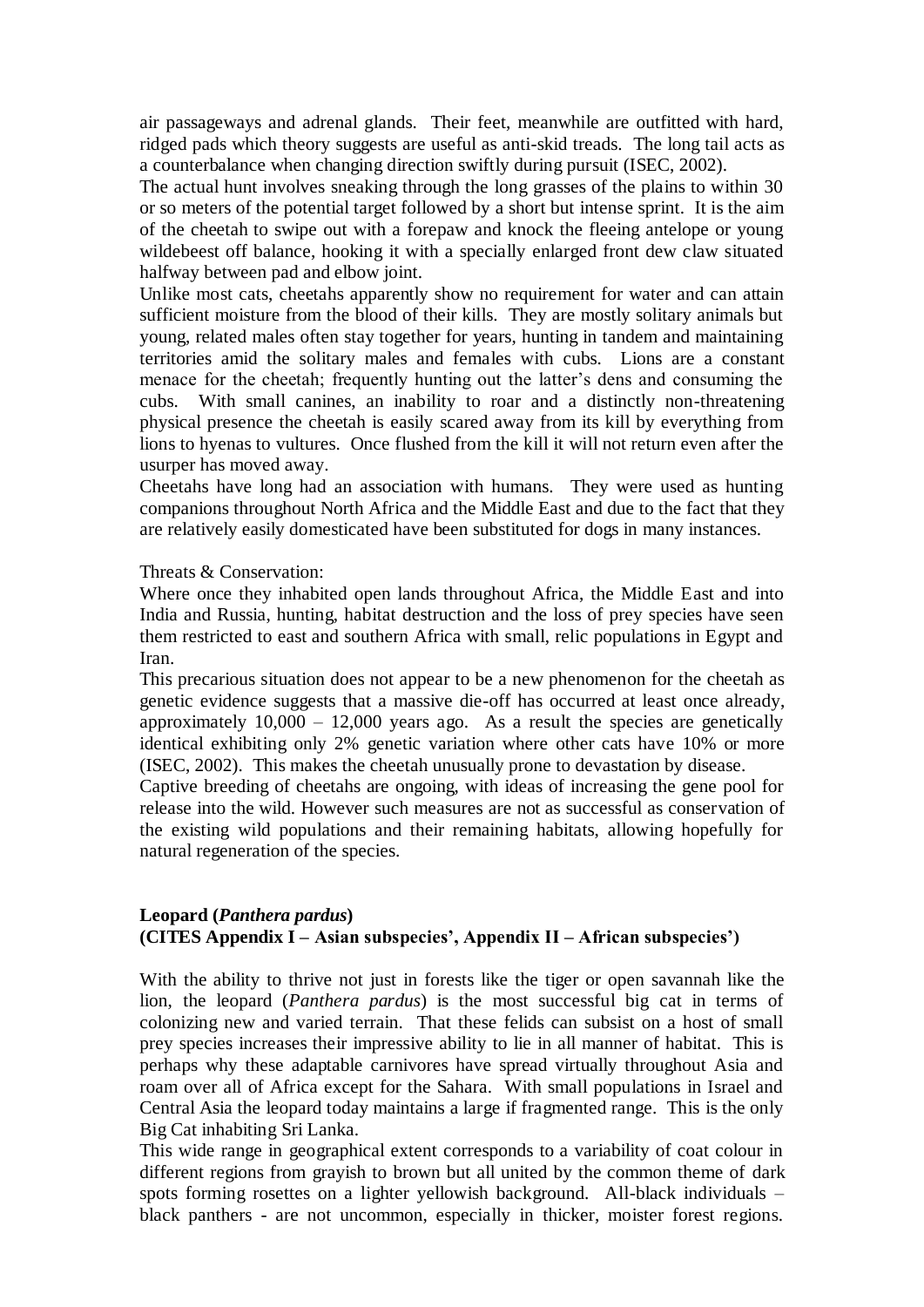Such melanistic forms of the jaguar are similarly found and, to add to the confusion, are also known as a black panthers.

Of all the Big Cats, leopards are most similar to cougars in terms of physique and the basic tenor of their lives. They are supple, bold creatures skilled at concealment but possessed of great drive and self-assurance. Solitary for the most part, they come together to mate and socialize, communicating with great dedication through a selection of non-audible methods such as scrape marking and scent spraying. They also possess a wide-ranging vocal repertoire used only as needed. Leopards are known to be good swimmers if necessary and are excellent climbers, carrying kills up to three times their own weight up into trees as a safeguard against scavengers.

Leopards are opportunistic in their dietary requirements, taking all manner of prey. Large prey such as deer, antelope, young buffalo and wild boar are at times heavily supplemented by smaller game such as rats, porcupines, rabbits and turtles. One population in the arid Kalahari region of southern Africa has been observed to include insects such as beetles as a major component of their seasonal diet (Baily, 1993).

#### Threats & Conservation:

This ability to inhabit a wide variety of terrain and adapt to changing circumstances has set leopards in good stead with the increasing forces of human encroachment. Unfortunately the ability to substitute cattle and dogs (a mainstay of the diet in many parts of India) for wilder prey, while salutary in terms of survival has not benefited the species in terms of its public perception. Leopard-human conflict over domestic livestock is increasing throughout its range and together with continued poaching for the Chinese medicinal market, the illegal fur trade and habitat loss is putting pressure on this hardy felid. Forest fragmentation within as well as between habitats are also resulting in possible 'bottlenecking' of leopards, which in turn will lead to increasingly fragile wild populations.

#### **A CASE STUDY:**

## *Brief from a study by Kittle & Watson, 2001-02, Homerange, Demography & Behaviour of the Sri Lankan Leopard, Ruhuna (Yala) National Park Block I.*

#### **The Sri Lankan Leopard (***Panthera pardus kotiya***)**

The leopard that inhabits the island of Sri Lanka differs genetically from its mainland bretheren and thus has been designated as separate sub-species. Unique in the world it is the only leopard that has evolved as the top feline predator in its ecosystem as none of the lion, tiger or cheetah made the crossing from India. This historical situation may manifest itself in behavioural peculiarities with the Sri Lankan leopard living a less strictly nocturnal and less arboreal existence.

Leopards inhabit all manner of habitat types within Sri Lanka from the arid South East coastal scrub jungles throughout the entire dry zone's semi evergreen forests and extending up into the Central hills to montane forests at altitudes above 2000m. They also inhabit the island's few remaining pockets of rainforest. The morphology of the species changes according to its location with the highland populations appearing larger due to a thicker coat. The diet similarly changes with habitat type with spotted or axis deer (*Axis axis*), wild boar (*Sus scrofa*), sambhar (*Cervus unicolor*) and buffalo (*Bubalus bubalis*) being the preferred prey in the dry zone areas while it is thought that purple faced langur (*Trachypithecus vetulus monticola*) and sambhur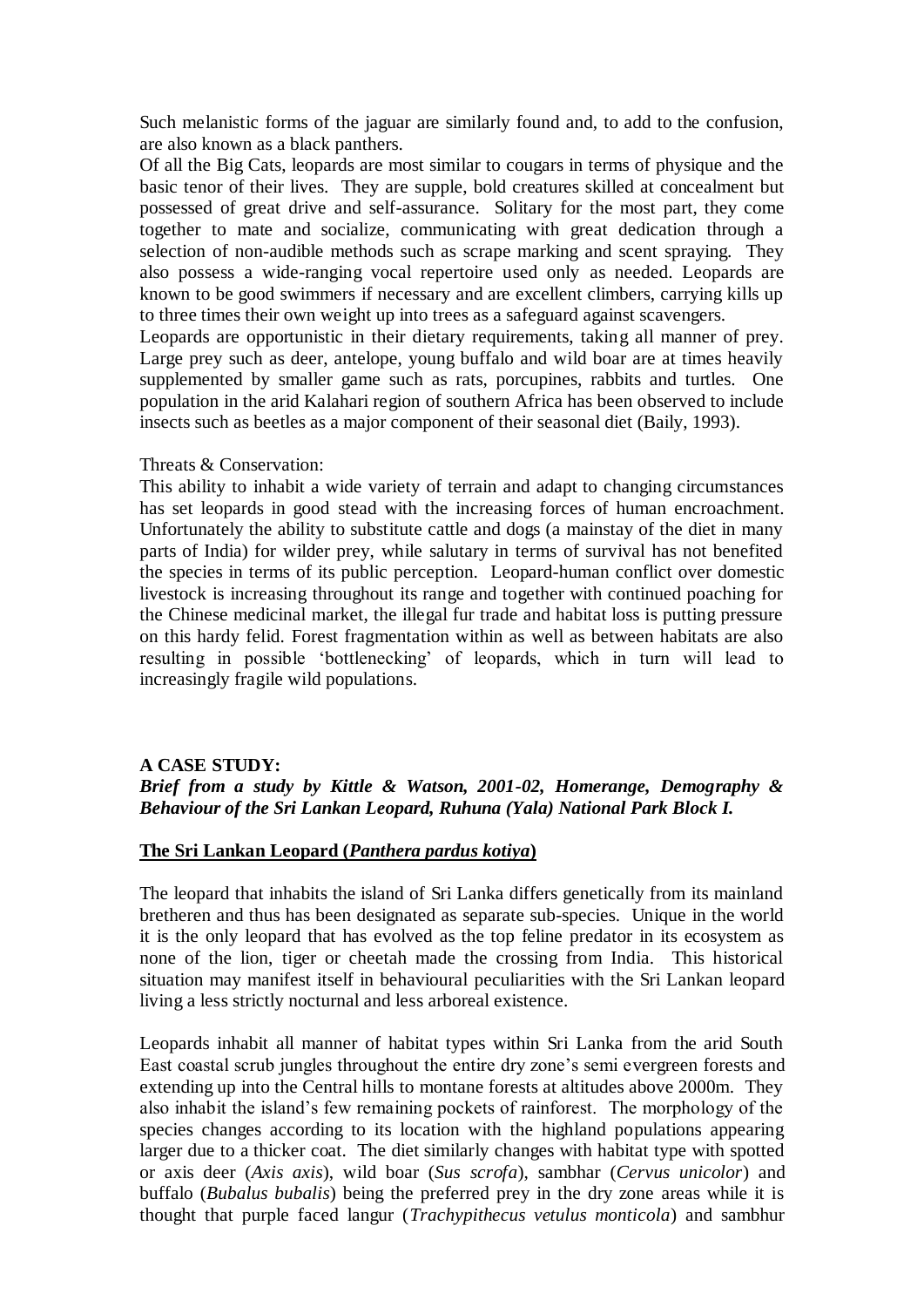make up a larger percent of the diet in the montane areas (study in progress). In the arid Yala National Park, Block I leopards have been found to supplement their diet with everything from star tortoises to porcupines, rabbits to pangolins.

#### Land tenure:

The social structure of the arid zone Sri Lankan leopard is similar to that of other leopard populations in Africa and Asia with adult animals occupying home-ranges that in turn encompass smaller, more central and defended territories. The animals that live in established home ranges and are sexually active are known as residents and they continually demarcate their territorial boundaries as well as common travel routes using a variety of methods including scent spraying, scraping and vocalizations. These methods of communication are adapted to a social structure based on avoidance and the desire to be solitary. By leaving olfactory clues such as scent marks a resident animal is telling others that he/she is in the area. This important cue allows leopards to avoid both surprise and confrontation. A female can also communicate her stage in the all-important estrous cycle through these cues. As a single resident male's home-range will encompass and overlap the home-ranges of several females, these signals allow him to know when to attempt a mating with a particular female. Portions of a resident male's home-range will also overlap the home-range of at least one other resident male. By constantly leaving a trace of movement via scrapes and spray these males are able to avoid each other, usually utilizing a common patch of range at different times. The territory on the other hand is essentially the core area of a resident's home-range and is both more frequently visited and stringently protected.

The animals in a population that are not residents – with established home-ranges are known as transients. While these animals may inhabit a particular area for a number of days or even weeks, they do not claim ownership to that area by marking, patrolling and mating. Most transients are young males as it is these that have to leave their natal area after approximately 2 years and search out an area of their own. Often young males make exploratory forays in a variety of directions from the natal area, coming back to that area after a period of time. This "homebase" situation allows the males to get to know the lay of the land and read the ownership claims scraped or sprayed into the terrain before striking out on their own once and for all. Females tend to remain within their natal home-range or in an area adjacent to it, inheriting a larger range upon the death of another female in the area (mother, sibling from a previous litter). Once a female bears her first set of young she can be considered a resident. Usually, resident males tolerate transient males as long as the later act their role by avoiding the resident animal. Of course it is possible for a transient individual to 'sneak' a mating but the chances of this happening are low since the resident of the area will be aware of the receptiveness of the females within his purview and thus monitor any newcomers closely.

#### Mating:

A female is at the prime point of her 45-day estrous cycle for approximately a week. During this period she will associate closely with the resident male, copulating frequently for short  $(\sim 30 \text{ second})$  periods. The female will initiate the actual mating by repeated physical contact (rubbing herself against) the larger male. Once she has him aroused she will lie on her belly, the male mounting from behind, grasping the female's neck in his jaws. The act is accompanied by vocalizations. Repeated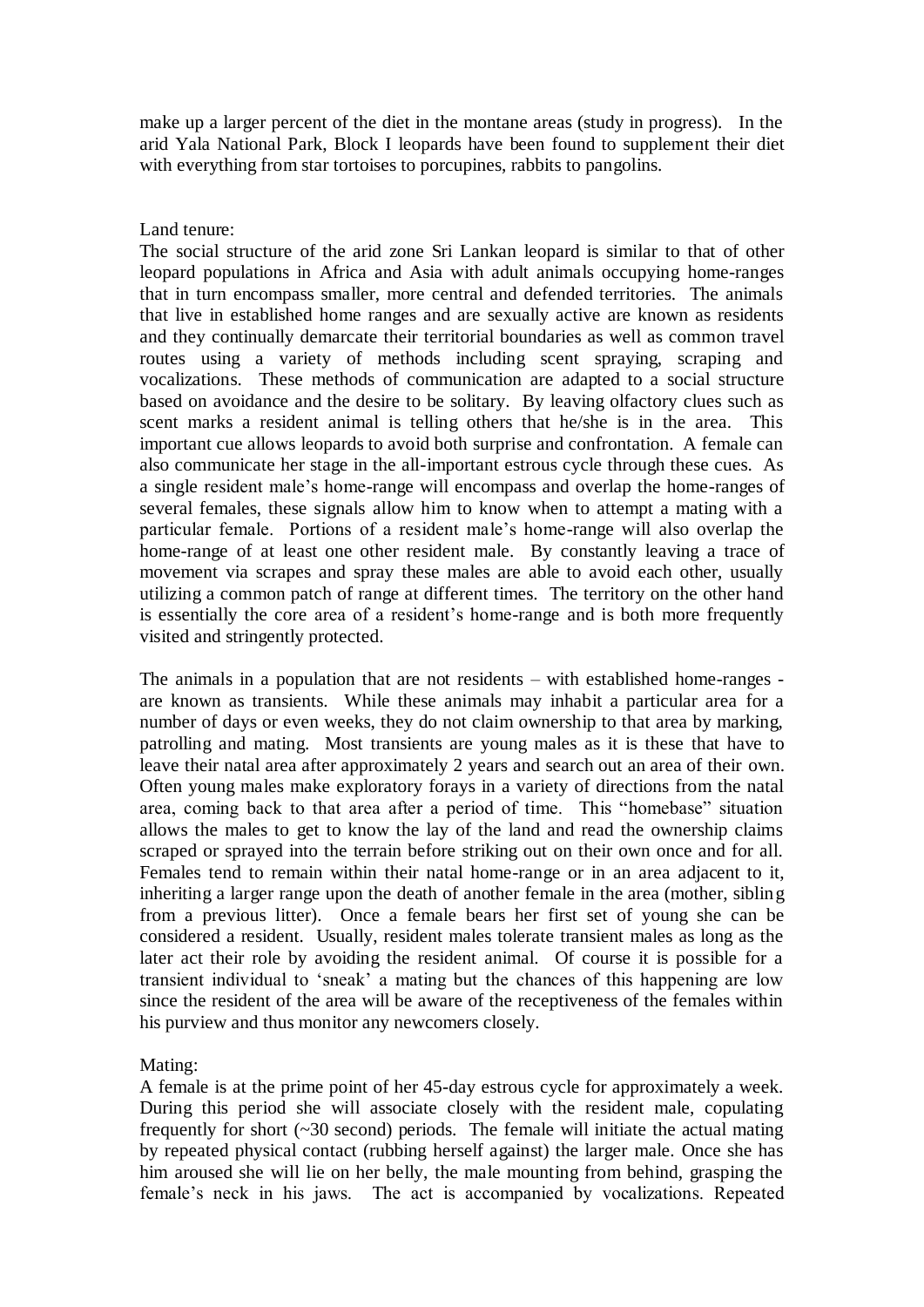copulation can occur after a few minutes. The association can vary from 2-7 days varying in intensity. Mating pairs have been known to hunt together.

#### Cub rearing:

Cubs stay with their mother for the first year and remain within her home-range, associating less and less frequently for approximately two years. Resident males are very tolerant of these cubs - perhaps because often the cubs are their own! Females usually give birth to 2-3 cubs after an 85-100 day gestation period. They prefer rocky caves as den sites as these afford better protection from potential predators. In Sri Lanka, with the absence of lions, tigers, hyenas etc. the list of potential predators is quite small with pythons (*Python mulurus*), jackals (*Canis aureus*) and crocodiles (*Crocodylus palustris*) the most potentially dangerous. The cubs are dark and lightly spotted at birth and remain a smoky grey colour for the first couple of months before their hair takes on the familiar yellow and black pattern. They are weaned at between 3-4 months while they rely on the mother's kills for another year or more, they immediately begin practicing hunting by stalking all manner of creatures from frogs to pond herons to land monitors (*Varanus cepedianus*).

#### Hunting & Feeding Ecology:

As adults, leopard's must make a kill at least once a week and ideally a couple of times a week. This requirement makes them opportunistic hunters, willing to take almost anything if the circumstances permit. In the arid zone of SE Sri Lanka only elephants and adult buffalo are safe from leopards. The success of the hunt almost always requires stealth and secrecy with the favoured method being to sneak as close as possible to the targeted prey using long grass or scrub as camouflage, and then dashing and leaping in an effort to clamp jaws around the neck. A leopard will consume its kill over a protracted period, depending on the size of the carcass. Usually an adult deer kill will last for three or four days with the leopard feeding a couple of times a day for 20-60 minutes. Dusk is a favourite time to return to a kill for a feed. Leopard's in many populations expend an enormous amount of energy hauling their kills up trees in an effort to prevent scavengers from stealing the meal. Sri Lankan leopards in the arid zone leave most of their kills on the ground, possibly due to the fact that only the wild boar, jackal and sloth bear (*Melursus ursinus*) can be considered the only potential scavengers of note. The wild boar is adept at rooting out older carcasses by their smell but does not appear to be a major threat to fresh carcasses – although obvious ones will certainly become a magnet. The sloth bear is capable of climbing trees itself so pulling the carcass up to avoid them is a waste of energy while jackals appear to avoid leopard kills. An alternate theory is that the prey base is so large in the Yala area that leopards consider it more fruitful to make another kill than drag an existing one up a tree! Of course some carcasses do find their way up into trees especially in areas with many wild boar or during the wetter months when the decay rate is high.

### Status and Conservation

In Sri Lanka the current population of leopards roaming the island is unknown. What is known however is that the numbers of these elusive animals have decreased substantially over the last century. This was originally due to game hunting during colonial times and later through poaching for skins. The passage of the Fauna and Flora Protection Ordinance of 1938 put leopards under legal protection, however poaching both inside and outside protected areas continued unabated. Even today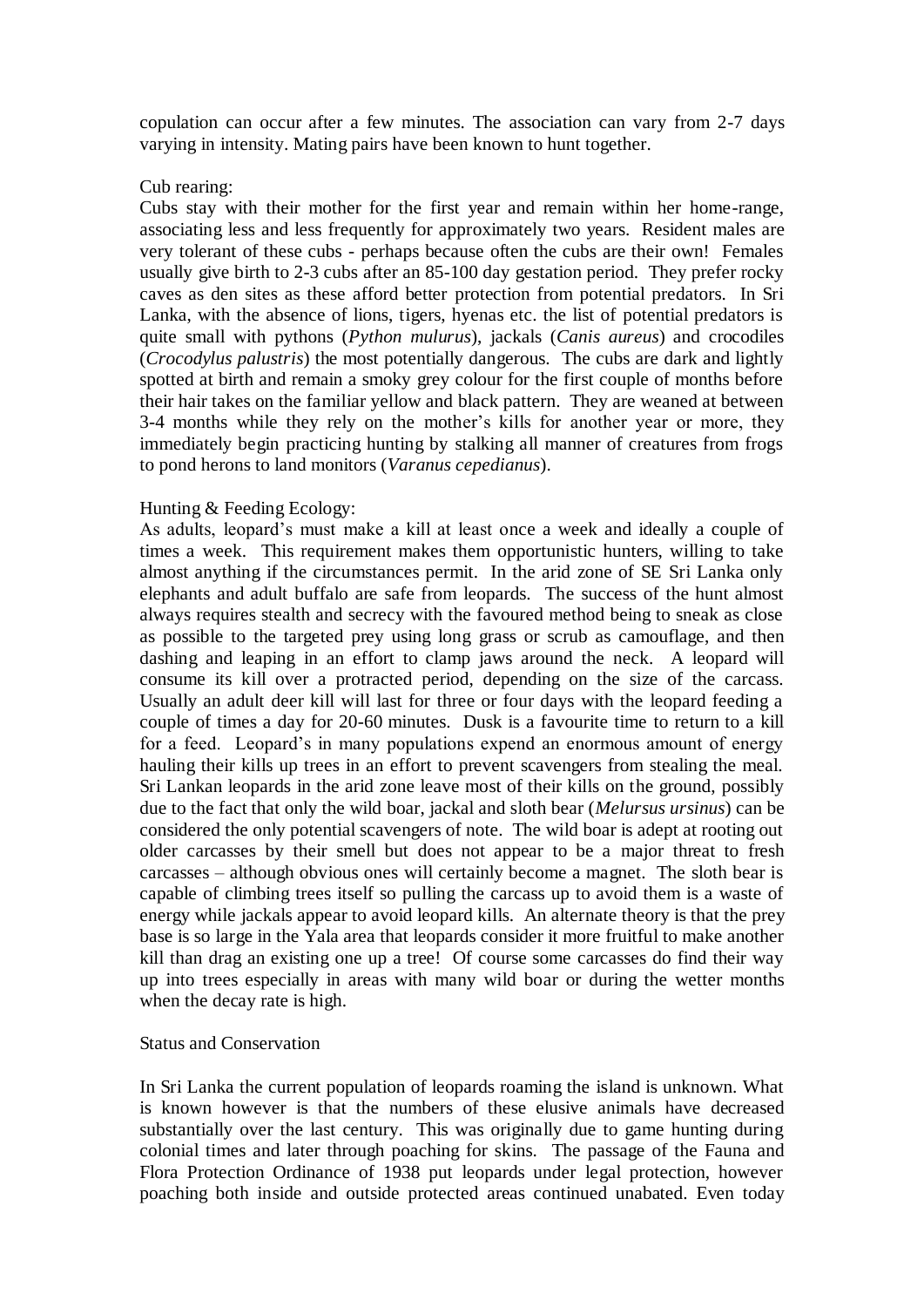poaching outside and within the country's national parks is far from a thing of the past with a minimum of 25 leopards killed around the Island since January 2001.

Leopard skins are still in demand on the black market, as are claws and teeth. While many of the details and statistics are unavailable for Sri Lanka, there is mounting evidence from India to indicate an extensive and established trade in leopard products in the region. A nationally publicized bust near New Delhi in India on January 28, 2000 seized some 70 leopard skins and 18,000 leopard claws in addition to a scattering of tiger products, indicating that there definitely is a colossal demand within the region. As each leopard has 18 claws (5 on each hind paw and 4 on each front) this works out to an astounding minimum of 1000 animals!! It is not expected that Sri Lanka is even home to that many leopards.

The skins and claws confiscated in India were partway on a well-worn trail that leads from the forests of Uttar Pradesh, Madhya Pradesh and Himachal Pradesh, through curing stations located in small towns, to larger centers like New Delhi where they are shipped abroad for final consumption. Where they end up seems to depend a fair amount on the particular products and their purported uses. The following is a rough breakdown of leopard products, their typical uses and destinations:

- Skins The unrivalled beauty of a leopard's skin, evolved in such a way as to keep the animal out of sight from predators, has historically – and ironically been the greatest contributing factor to its global depletion. Indigenous groups from Africa, Asia and the Middle East have utilized the spotted skin of a leopard as a designation of prestige, often worn by high-ranking members of the community or during ceremonial events. As mentioned this concept was taken to new, unsustainable levels in the late 1960s and 70s by the fashion industry before consumer demand encouraged the use of synthetic materials. Today the leopard skin is still sought after for its remarkable beauty and the demand seems to originate in the Middle East, where leopards no longer roam in anything other than highly threatened, isolated pockets. Increasingly it seems skins are not worn but hung on walls and cast on the floor as rugs.
- Bones Not usually associated with leopard poaching, bones are now being used with increasing frequency as substitutes for the bones of much more rare (and more easily protected) tigers. These have long been used as vital ingredients to a number of Eastern, particularly Chinese and Korean homeopathic or traditional treatments for anything from rheumatism to hydrophobia. Hundreds of kilograms of leopard bones have been found in association with skins and claws in a number of illegal product seizures in India recently. This is the current biggest threat to wildcat populations in Asia with prices for a kilogram of bone being up to 10x that of skins.
- Claws As with leopard skins, the demand for claws, as a fashion accessory appears to have originated with tribal groups such as many in the Himalayan region of India that use them as necklaces. These necklaces are seen as being able to repel evil sprits and provide luck and prosperity. Whether there is a burgeoning market for these claws is unknown.
- Teeth The canine teeth of leopards have long been used as charms and can now be seen incorporated into modern jewelry, apparently giving it that masculine edge desired by many.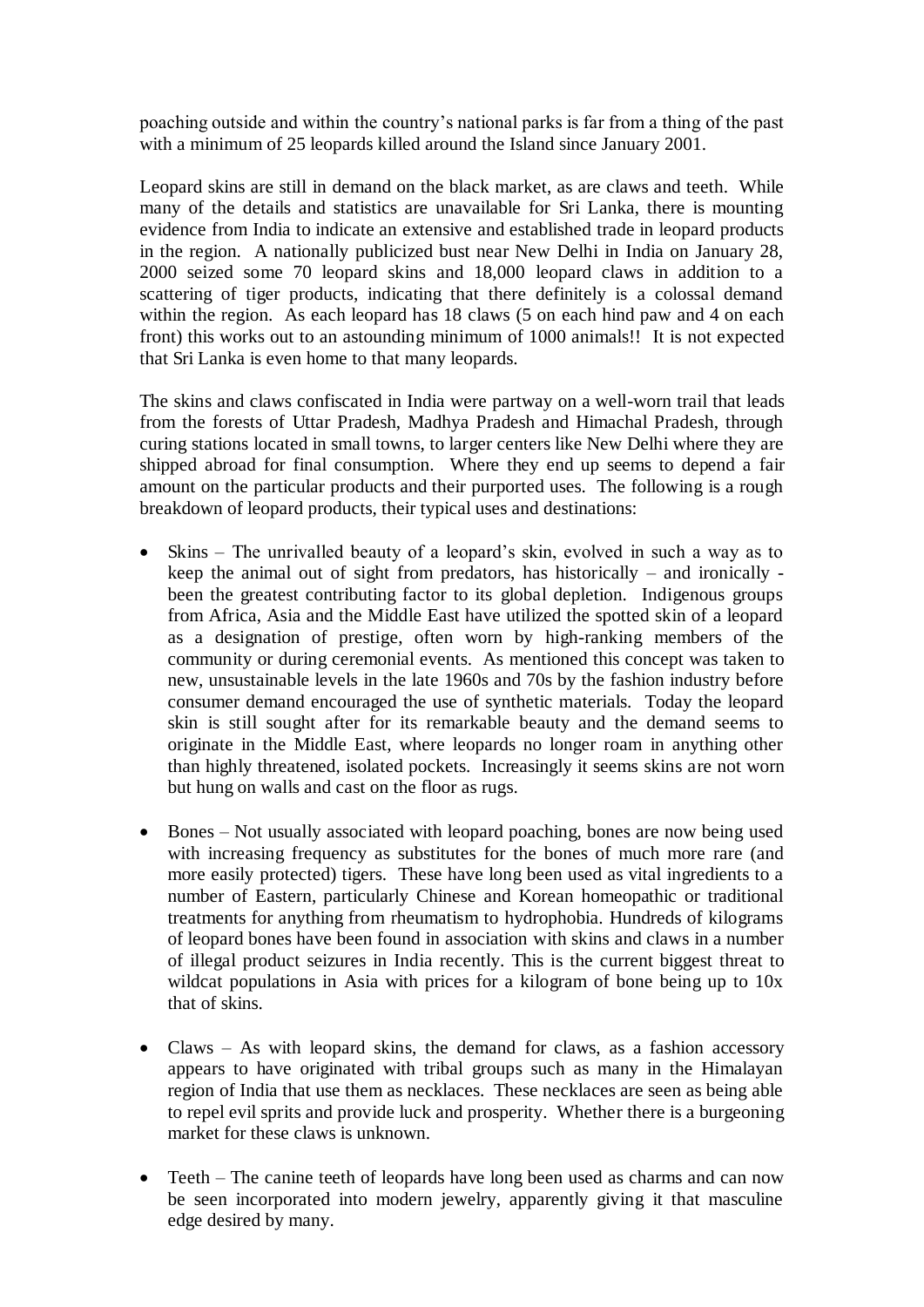Of course not all poaching is carried out with the intention of procuring products for sale. High human population densities in the sub-continent mean that habitat destruction and encroachment are proceeding at alarming rates. This has put more and more people in direct conflict with wild animals in and around protected areas, not to mention forest tracts without the benefit of protection. India has long lived with this problem and while Sri Lanka does not yet find itself in a situation quite so acute, signs seem to indicate that that is the direction in which it is heading. Unlike the sloth bear and even the tiger, leopards are very reluctant to move out of their territories after they get encroached upon, even if that option is available.

As people move into leopard territory the habitat gets disturbed through the clearing of forest and planting of crops. Together with the hunting that accompanies human encroachment, these changes have immediate effects on the wildlife of the disturbed area. A decrease in forest cover and alteration in plant species proliferation means that animals will find it difficult to survive. The species directly affected are the browsers – deer, sambhar, wild buffalo – that no longer have access to the resources upon which they survived. The predator species will subsequently find themselves faced with a shortage of traditional prey. There are two ways to react to this change in circumstance: Leave the area or adapt to different prey. Unless the changes are drastic indeed the leopard will select the second method.

This means that the result of increased human presence in leopard habitat is increased leopard/human conflict. While it is exceedingly rare for leopards to actually attack humans – like most wild animals, they would much rather avoid the presence of people – they do begin to prey on domestic livestock such as cows and goats as well as the dogs that invariably accompany encroaching settlers. Like elephants invading a chena farmer's crop, a leopard killing one of his cows is not something to be taken lightly and the result of this kind of predation is often the retaliatory killing of the leopard. As leopards do not easily get scared from their kills, the easiest and least traceable method is to poison the carcass. Of course if the carcass were fresh then a well-placed bullet would be more productive as the flesh of the kill can still be utilized. With a dead leopard on his hands and a market for leopard products available the farmer takes what he can from the animal, especially now that he is minus one cow. Needless to say once an individual has started down that slippery slope by entering into the poaching racket, it may become more difficult to put on the brakes.

#### Indirect Poaching Effects:

An alarming number of other animals are routinely poached in Sri Lanka. This has many indirect yet extremely serious effects on leopard populations' countrywide. Many leopards are caught in traps laid for other animals, a case in point being the recent death of a healthy young male leopard in the Nuwara Eliya region that was caught in a wild boar trap. Almost ripped in half by the tightened wire this animal died an excruciating death. Ironically the leopard was probably hunting the wild boar that was initially determined to be such a pest to the estate area that the trap was warranted. Even more disturbing is the obscene level of poaching that occurs to supply meat to religious pilgrims coming to Buddhist temples and Hindu shrines. Working in Yala, one could accurately determine how close in the calendar one was to a religious festival or poya day by the number of gunshots heard in and around the park. The prime targets for these poachers are spotted deer, sambhar and wild boar, which for many have come to be associated with a visit to Kataragama Devala or the Sithulpahuwa site. Individuals openly selling this illegal game operate right outside the gates of the park on occasion and have a well-used network involving a number of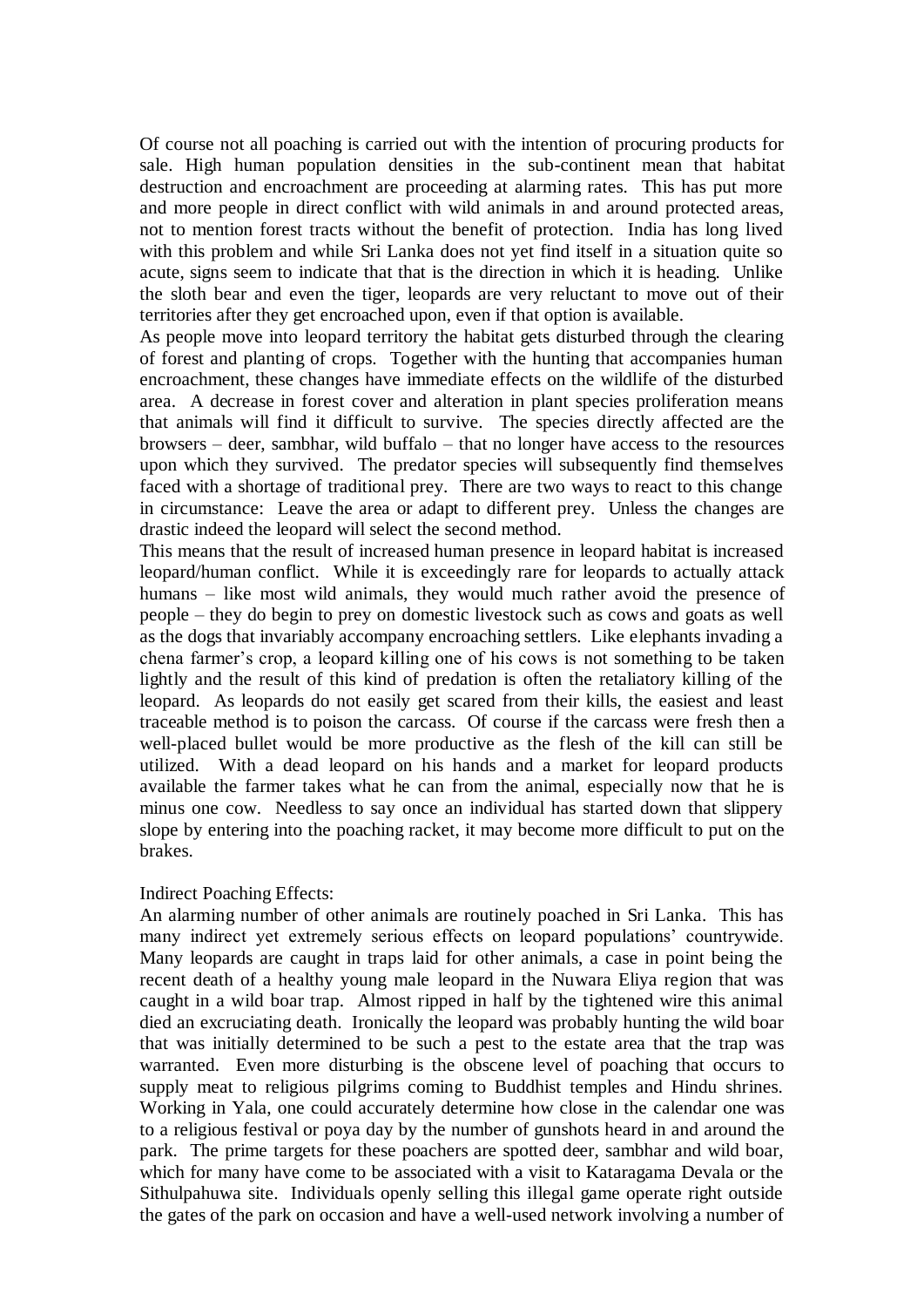the hotels and guesthouses used by the pilgrims. It is not only these religious sites however that receive the bounty of the poaching party, for some of Colombo's elite are certainly not averse to sampling this meat, irrespective of its origin.

How this poaching affects the leopard population is straightforward: The more venison that is smuggled into the rest-houses of Tissa and Kataragama or dinner tables in Colombo, the fewer deer remain in the forest to support the leopards. With a high degree of poaching occurring on the peripheries of National Parks, often by the very same farmers that are encroaching on the boundaries, the livestock introduced to the area become more vulnerable to leopard predation. Thus the cycle goes.

Compounding the problem is the fact that the Wildlife Dept., while for the most part active in their pursuit of poachers, is simply not adequately equipped to deal with the scale of the issue. Carrying out a raid involves a number of steps, each vital to the overall success of the operation. Assuming these steps are successfully negotiated and the seller arrested, it is then up to the Wildlife Dept. rangers in charge to present the case in open court. This is a massive stumbling block to proceedings as many rangers admit that they are not trained for this type of legal work. Add to this lack of training the fact that many sellers are "connected" in one way or the other and the end result is often acquittal. Even if the poacher or seller is found guilty the resultant fines are not sufficient to stall, let alone halt those involved.

It is essential that protection and implementation of such legal protection be carried out throughout the habitat of this island leopard. We are only now beginning to understand the full extent (on going study by authors) of this cats range and the inherent problems that are present for each of the different populations. It is hoped that a species and habitat specific conservation strategy will help in maintaining the survival of this Top Cat of Sri Lanka.